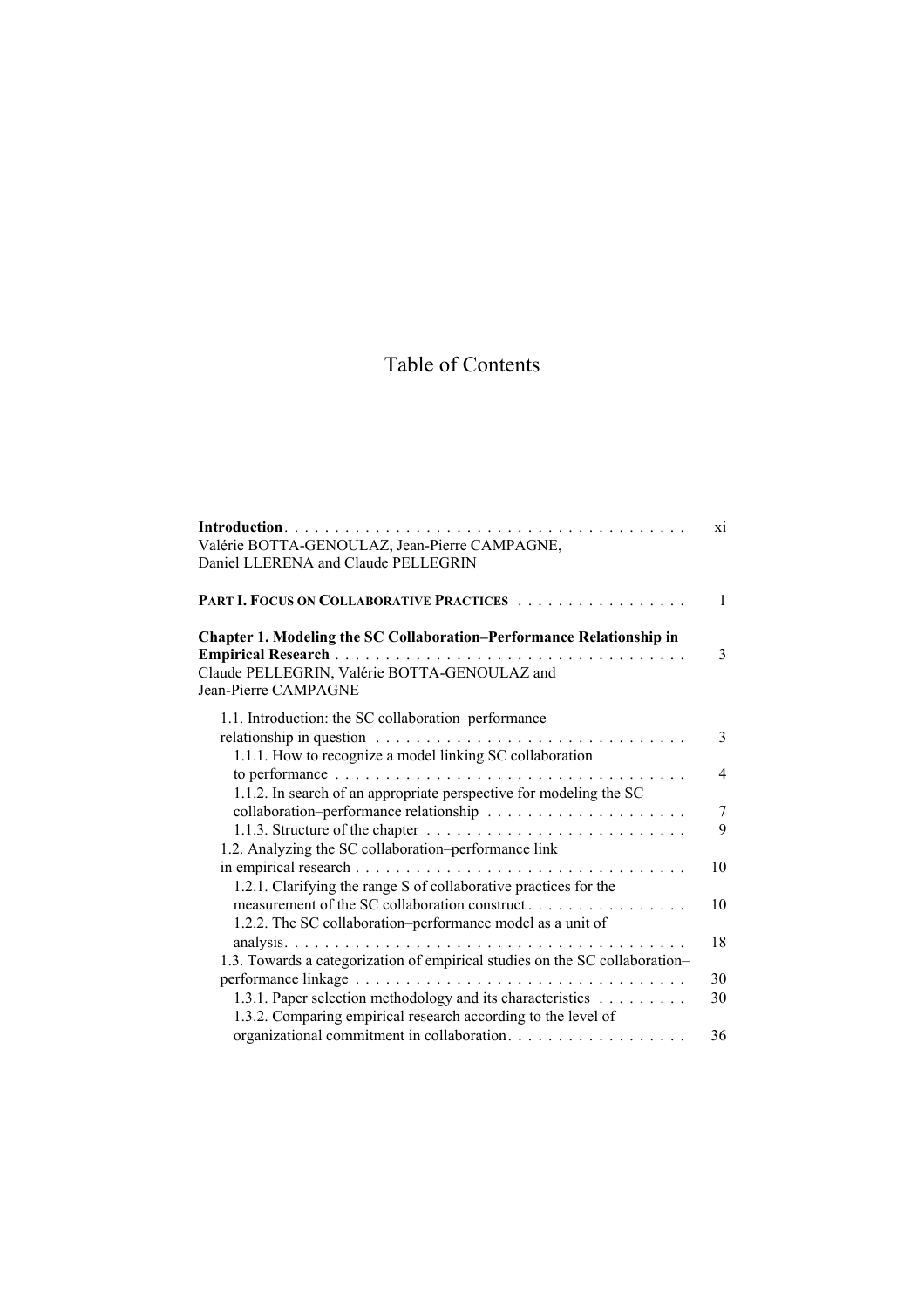vi Supply Chain Performance

| 1.3.3. A contingency chart of SC collaboration-performance                                              | 40  |
|---------------------------------------------------------------------------------------------------------|-----|
|                                                                                                         | 45  |
|                                                                                                         | 47  |
|                                                                                                         |     |
| <b>Chapter 2. Information-sharing Practices and their Impacts</b><br>on Supply Chain Performance        | 53  |
| Valérie BOTTA-GENOULAZ and Claude PELLEGRIN                                                             |     |
|                                                                                                         | 53  |
| 2.2. Role of information and IS in supply-chain collaboration                                           | 54  |
|                                                                                                         | 55  |
| 2.2.2. IS and IT for information exchange and business process                                          |     |
|                                                                                                         | 58  |
| 2.2.3. Contribution of IT/IS to supply-chain performance                                                | 59  |
|                                                                                                         | 62  |
| 2.3. Role of content and conditions in information sharing                                              | 62  |
| 2.3.1. Content of shared information and performance.                                                   | 62  |
| 2.3.2. Conditions of information exchange and performance                                               | 64  |
| 2.4. Conceptual framework for questioning information-sharing                                           |     |
|                                                                                                         | 68  |
|                                                                                                         | 69  |
| 2.4.2. Structure of the questioning framework.                                                          | 73  |
| 2.4.3. Theoretical construct: organization configuration.                                               | 74  |
| 2.4.4. Theoretical construct: information-sharing practice.                                             | 77  |
|                                                                                                         | 78  |
|                                                                                                         | 79  |
| 2.5.2. Mapping companies according to information-sharing                                               |     |
|                                                                                                         | 80  |
| 2.5.3. Influence of information sharing on perceived performance                                        | 83  |
|                                                                                                         | 86  |
|                                                                                                         | 86  |
|                                                                                                         | 87  |
| <b>Chapter 3. Modeling and Evaluation of Industrial Practices'</b>                                      |     |
| Impacts on Performance                                                                                  | 95  |
| France-Anne GRUAT LA FORME, Émilie BAUMANN-CHARDINE,<br>Jean-Pierre CAMPAGNE and Valérie BOTTA-GENOULAZ |     |
|                                                                                                         | 95  |
|                                                                                                         | 96  |
|                                                                                                         | 99  |
|                                                                                                         | 101 |
|                                                                                                         | 106 |
|                                                                                                         |     |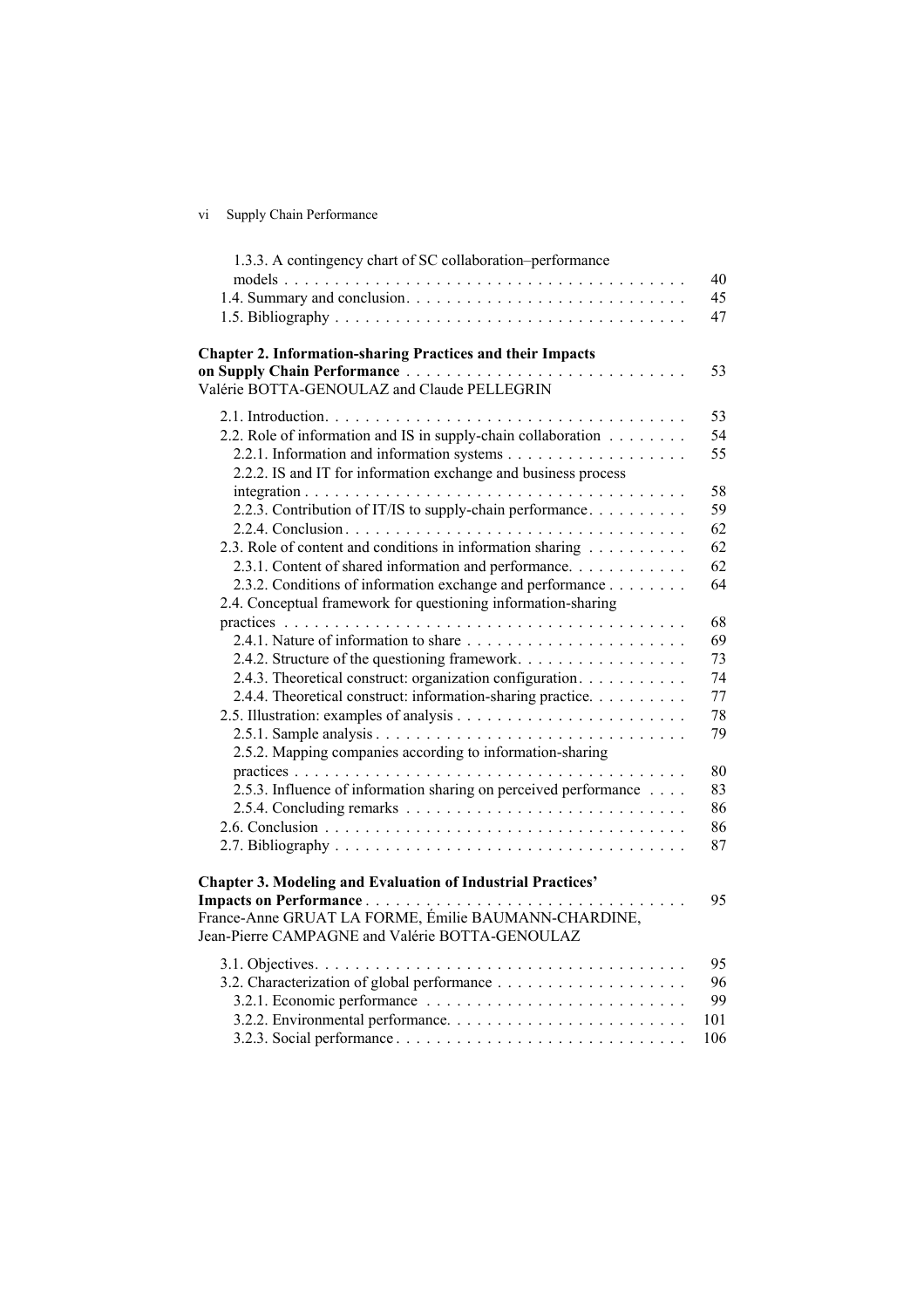Table of Contents vii

| 3.3. Characterization models for supply chain practices                  | 109 |
|--------------------------------------------------------------------------|-----|
| 3.3.1. A characterization model for collaborative practices              | 109 |
| 3.3.2. A characterization model for sustainable practices                | 115 |
| 3.4. Characterization of relationships between practices and their       |     |
|                                                                          | 120 |
| 3.4.1. Relationships between collaborative practices and economic        |     |
|                                                                          | 121 |
| 3.4.2. Relationships between sustainable practices and                   |     |
|                                                                          | 128 |
|                                                                          | 134 |
|                                                                          | 134 |
|                                                                          |     |
| PART II. FOCUS ON STRATEGIC ALIGNMENT OF                                 |     |
|                                                                          | 139 |
|                                                                          |     |
| Chapter 4. Inter-organizational Strategic Alignments in a Jewelry Supply |     |
|                                                                          | 141 |
| Carine DOMINGUEZ, Blandine AGERON, Gilles NEUBERT<br>and Ishraf ZAOUI    |     |
|                                                                          |     |
|                                                                          | 141 |
| 4.2. IT as a key issue for supply chain performance.                     | 143 |
| 4.2.1. Coordination and integration: two key words for SCM               | 143 |
| 4.2.2. IT: one essential enabler of supply chain integration             | 144 |
|                                                                          | 145 |
|                                                                          | 146 |
| 4.3.2. Strategic alignment and performance in the supply chain           | 148 |
|                                                                          | 149 |
|                                                                          | 149 |
| 4.4.2. The benefits and problems with RFID                               | 149 |
|                                                                          | 150 |
|                                                                          | 151 |
|                                                                          | 151 |
|                                                                          | 152 |
|                                                                          | 157 |
| 4.6. Intra- and inter-organizational strategic alignment routes.         | 164 |
|                                                                          | 165 |
|                                                                          | 166 |
| <b>Chapter 5. Ontology of SCOR for the Strategic Alignment</b>           |     |
| of Organizations and Information Systems                                 | 171 |
| Pierre-Alain MILLET, Lorraine TRILLING, Thierry MOYAUX                   |     |
| and Omar SAKKA                                                           |     |
|                                                                          |     |
|                                                                          | 171 |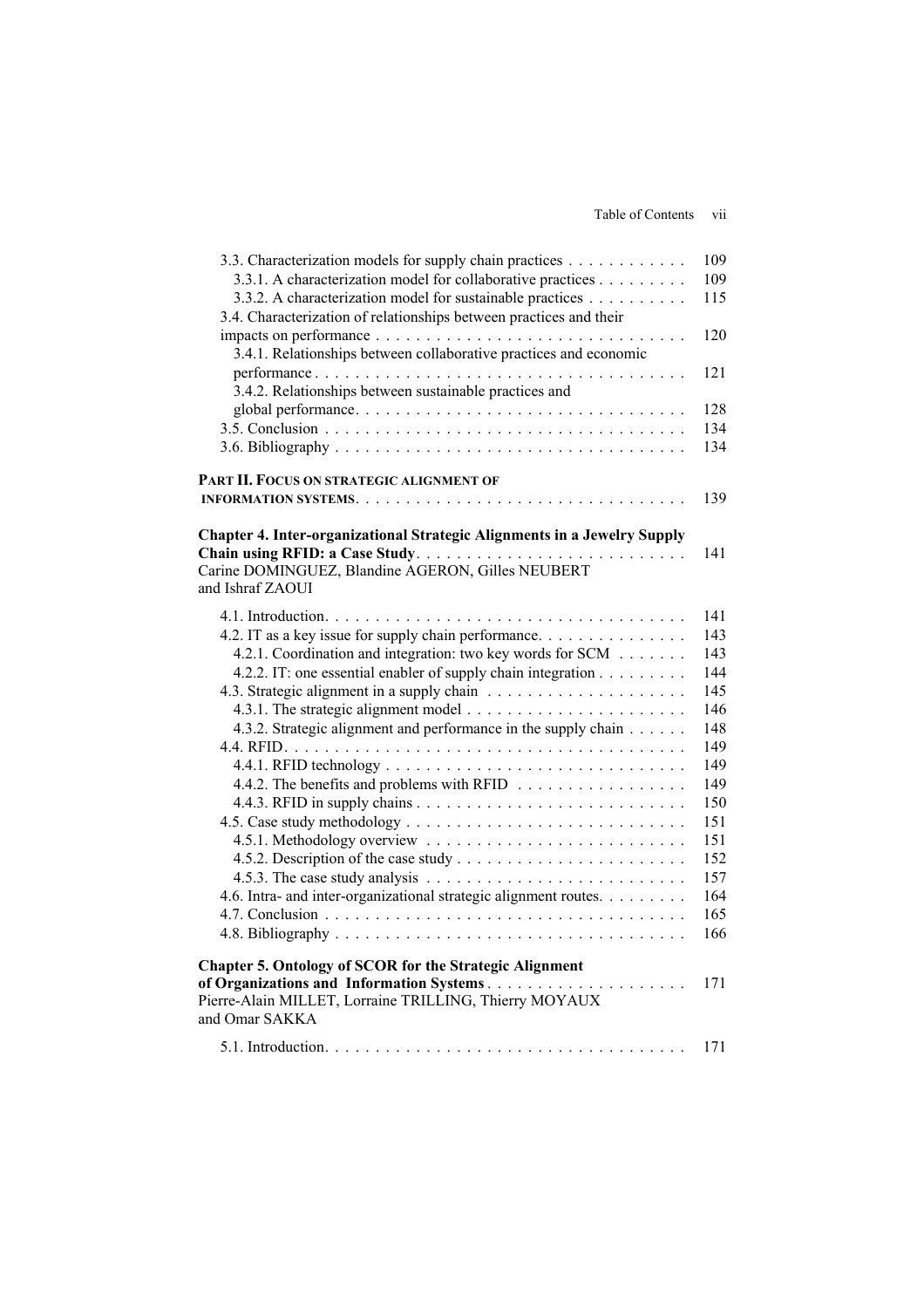viii Supply Chain Performance

|                                                                                                                                                          | 174 |
|----------------------------------------------------------------------------------------------------------------------------------------------------------|-----|
| 5.2.1. Enterprise modeling and ontology                                                                                                                  | 174 |
|                                                                                                                                                          | 176 |
| 5.2.3. Business modeling languages and business models.                                                                                                  | 180 |
|                                                                                                                                                          | 184 |
| 5.3. SCOR model and its representations in XML (ARIS and OWL)                                                                                            | 186 |
|                                                                                                                                                          | 187 |
|                                                                                                                                                          | 188 |
|                                                                                                                                                          | 193 |
| 5.4. Use of business models and ontology for strategic alignment                                                                                         | 197 |
| 5.4.1. Comparison of three representations of SCOR                                                                                                       | 197 |
| 5.4.2. Knowledge-adding and -reasoning with SCOR ontology                                                                                                | 200 |
| 5.4.3. Consequences for inter-organizational alignment                                                                                                   | 204 |
|                                                                                                                                                          | 206 |
|                                                                                                                                                          | 207 |
|                                                                                                                                                          |     |
| PART III. FOCUS ON COORDINATION MECHANISMS                                                                                                               | 211 |
| <b>Complementarity between Modeling and Experimentation</b><br>Xavier BOUCHER, Patrick BURLAT, Alexis GARAPIN, Daniel LLERENA<br>and Natallia TARATYNAVA | 213 |
|                                                                                                                                                          | 213 |
|                                                                                                                                                          | 215 |
| 6.2.1. Modeling methodology based on the use of game theory                                                                                              | 215 |
|                                                                                                                                                          | 217 |
| 6.3. Scientific protocol and a specific case study                                                                                                       | 220 |
|                                                                                                                                                          | 220 |
|                                                                                                                                                          | 222 |
| 6.3.3. Application of experimental economics methodology                                                                                                 | 226 |
|                                                                                                                                                          | 235 |
|                                                                                                                                                          | 236 |
| <b>Chapter 7. Coordination Mechanism as a Mitigation Action to</b><br>Gülgün ALPAN, Van-Dat CUNG, Fabien MANGIONE and Gonca TUNCEL                       | 239 |
|                                                                                                                                                          | 239 |
|                                                                                                                                                          | 241 |
| 7.3. Using a coordination mechanism as a risk mitigation action                                                                                          | 242 |
| 7.3.1. Coordination in SCs $\ldots \ldots \ldots \ldots \ldots \ldots \ldots \ldots \ldots$                                                              | 243 |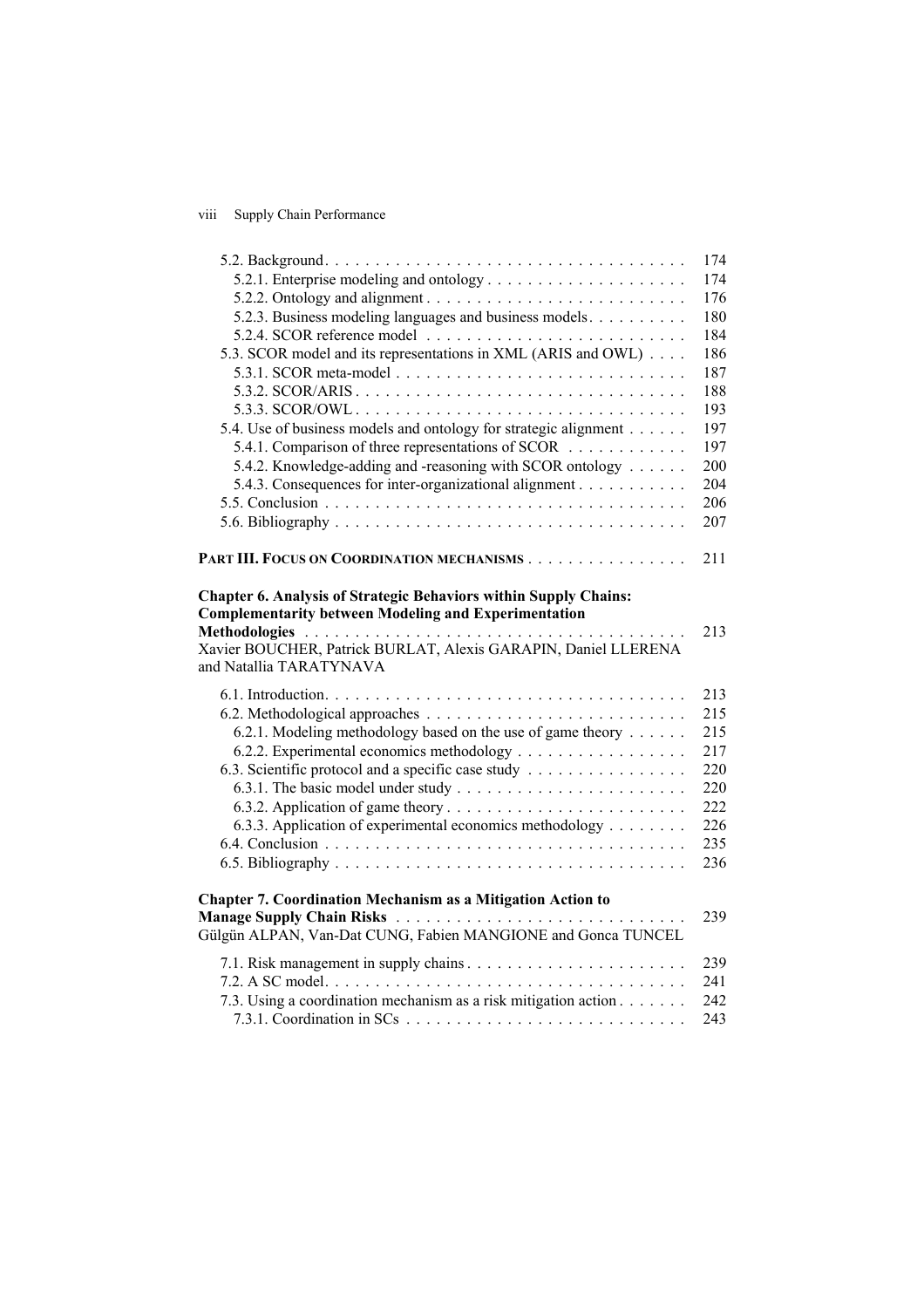| 7.3.2. A buyer-vendor coordination mechanism based on                                                |     |
|------------------------------------------------------------------------------------------------------|-----|
|                                                                                                      | 244 |
| 7.3.3. A multi-criteria analysis for the definition of an ordering policy                            | 246 |
| 7.4. A PN model of SC networks subject to operational risks                                          | 248 |
|                                                                                                      | 249 |
|                                                                                                      | 249 |
| 7.5. Numerical results on the buyer-vendor coordination                                              | 260 |
|                                                                                                      | 262 |
|                                                                                                      | 262 |
| Chapter 8. Simulation of Trust in Supply Chains<br>Yacine OUZROUT, Ludivine CHAZE, Olivier LAVASTRE, | 267 |
| Carine DOMINGUEZ and Syed Hossain AKHTER                                                             |     |
|                                                                                                      | 267 |
| 8.2. Literature review: the impact of trust on information-sharing and                               |     |
|                                                                                                      | 268 |
| 8.2.1. Evolution of trust in the human sciences                                                      | 268 |
|                                                                                                      | 270 |
|                                                                                                      | 272 |
| 8.3. Literature review: from trust in the organization to trust in inter-                            |     |
|                                                                                                      | 273 |
|                                                                                                      | 273 |
|                                                                                                      | 278 |
| 8.3.3. Trust and inter-organizational information-sharing in a SC                                    | 280 |
| 8.4. The trust model: criteria and variables to define trust                                         | 281 |
|                                                                                                      | 281 |
|                                                                                                      | 282 |
|                                                                                                      | 285 |
| 8.5. The trust model: the proposed trust model                                                       | 286 |
| 8.5.1. Behavior as regards trust and information exchange                                            | 287 |
| 8.6. Literature review: trust as seen by computer scientists                                         | 291 |
|                                                                                                      | 293 |
| 8.7.1. Background on multi-agent simulations of SCs                                                  | 294 |
|                                                                                                      | 295 |
|                                                                                                      | 300 |
|                                                                                                      | 302 |
|                                                                                                      | 303 |
|                                                                                                      | 304 |
|                                                                                                      | 305 |
|                                                                                                      | 306 |
|                                                                                                      | 307 |